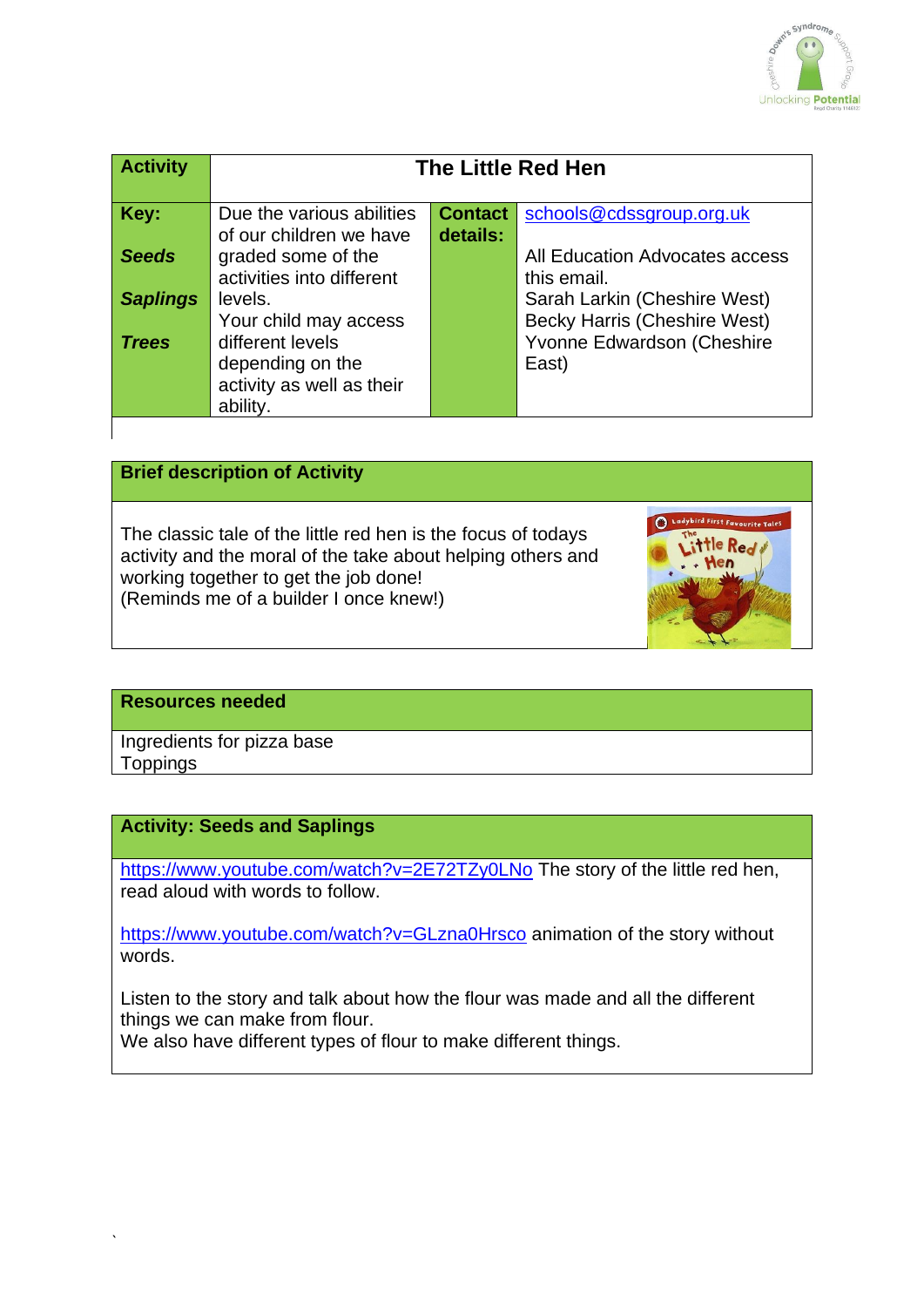

If you're out and about look out for the wheat growing in the fields.

Bread flour seems to be more readily available than self raising flour at the minute so why not try and make some bread or a pizza base. There is a Makaton resource attached to choose toppings for your pizza.

#### **Quick and easy recipe for making pizza bases**

- 225g self-raising flour
- 50g butter
- 1 egg
- 100ml milk

# **Method**

Pizza base (makes 2 pizzas)

- 1. Rub the flour and butter together until they resemble breadcrumbs
- 2. Mix in the egg and then add enough milk to make a soft dough and knead lightly
- 3. Divide the dough into 2 pieces, or 4 pieces if you want smaller pizzas, and pat out into rounds - place on greased baking sheets



# **Traditional pizza base**

- 300g strong flour
- 200ml water
- 1tsp fast action dried yeast
- 1tsp sugar
- $\frac{1}{2}$  tsp salt
- 1 tbsp olive oil

### **Traditional base (makes 2 pizzas)**

- 1. Mix all the ingredients together in a bowl and kneed until you have a smooth dough (add a little more flour if the dough is too sticky) cover the bowl with cling film and allow to prove for around 30 minutes (if you have a bread maker, use the dough setting)
- 2. Divide the dough into 2 pieces, or 4 pieces if you want smaller pizzas, and pat out into rounds - place on greased baking sheets

To make the sauce you will need:

- Tomato puree or tomato ketchup
- Dried mixed herbs (oregano or fresh chopped basil)
- Cheese

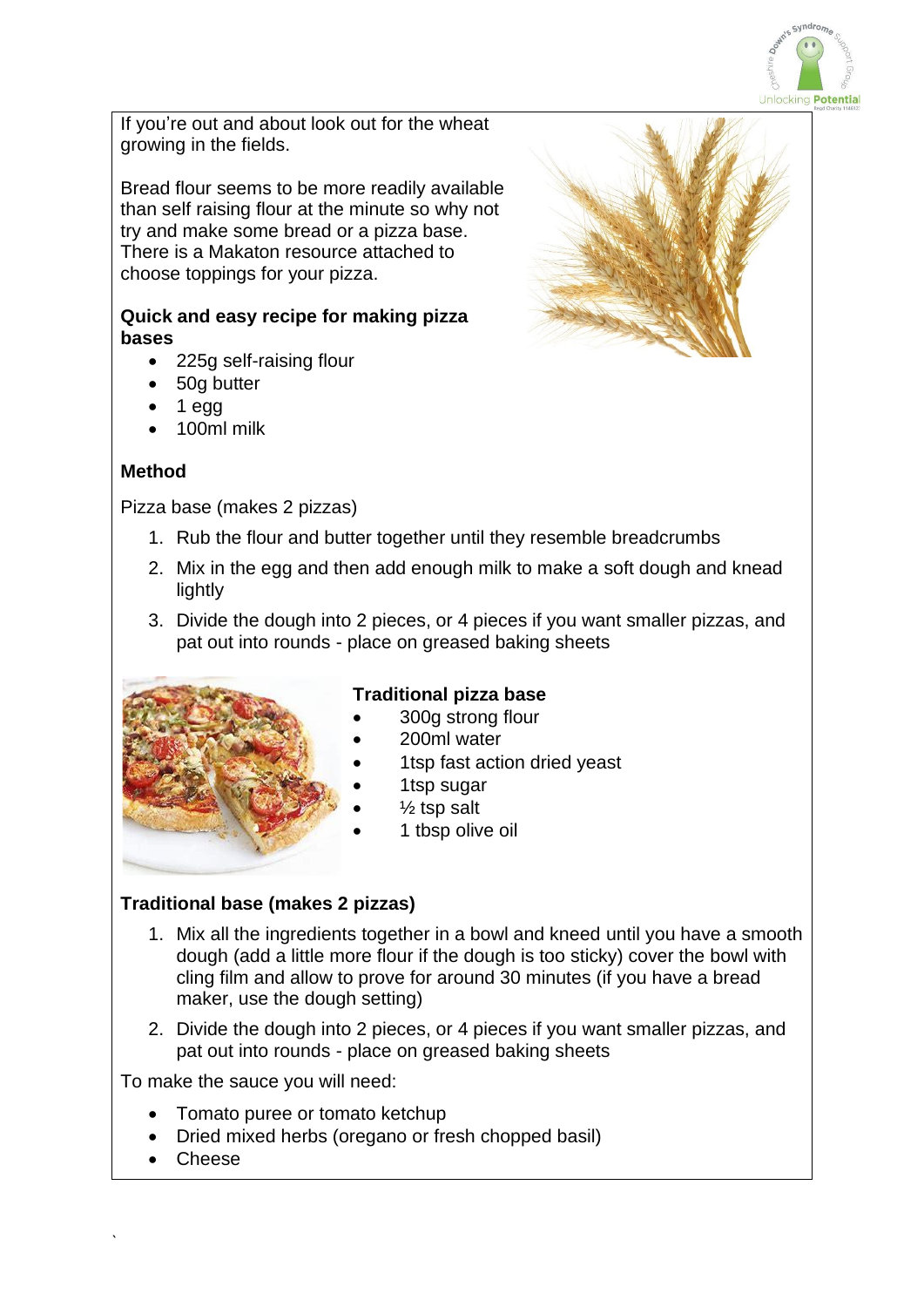

### **The topping**

- 1. Spread tomato puree or tomato ketchup over the pizza bases, sprinkle with the herbs
- 2. Top with grated cheese and get your children to decorate with whatever toppings you have in the fridge
- 3. Bake in a preheated oven 200'C/Gas mark 6 15-20 minutes if using a scone or dough base, until golden brown

If you haven't got time to make your own bases then you can also use any of the following to make a pizza base: pitta bread, naan bread, crumpets, halved baguettes, bagels, muffins, tortilla wraps, pizza base mix

### **Activity extension: Trees**

Your child could make the pizza for the family with a much or as little support as necessary.

Decide what the toppings will be and ask each family member to order their toppings. Let your child/young adult be the chef for the evening!

Pizzas are also a fantastic way to introduce or support learning about fractions or division.

Talk about cutting the pizza or dividing the mixture in half/quarters.

`



Create a pizza with a paper plate or colour in a pizza template. Cut the plate into sections i.e 4 pieces and talk about each one being a quarter. 2 quarters is the same as one half etc.

Eat one piece, how many quarters are left?